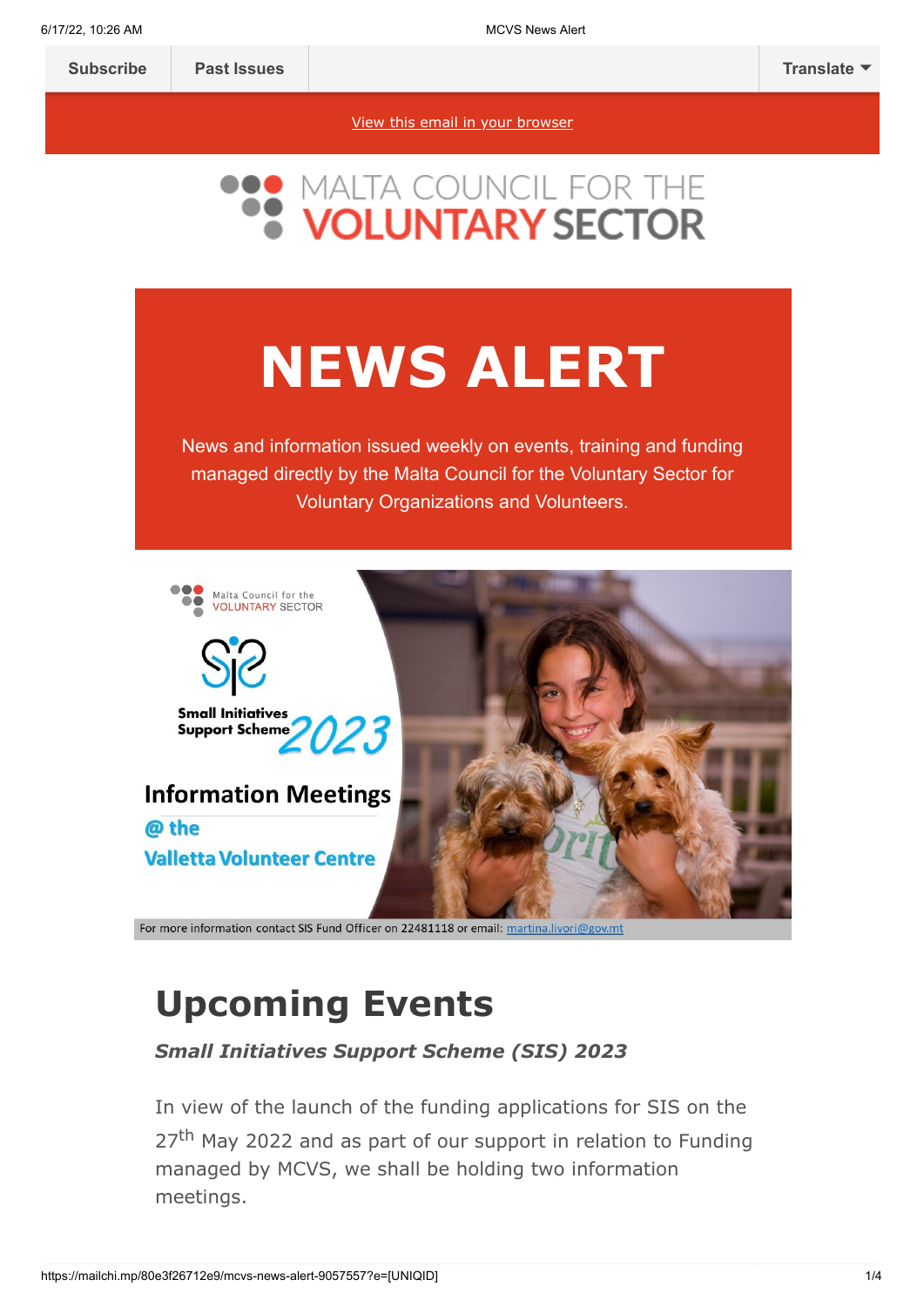T[he meetings sh](https://us14.campaign-archive.com/home/?u=683cbfbd88de4de43adbf2d29&id=2f83d2c47d)all be as follows: Meeting 1 (Language – **[Subscribe](http://eepurl.com/h2Pv5b) Past Issues [Translate](javascript:;)**

(Language - Maltese): on Tuesday 14th June at 6pm. Both meeting shall be held at the Valletta Volunteer Centre.

English) on Saturday 11th June at 10am, and Meeting 2

Interested participants are to fill in the below forms:

- Saturday  $11^{\text{th}}$  June at 10am **<https://forms.gle/ESks8qpQDppG8D1E6>**
- Tuesday 14<sup>th</sup> June at 6pm **<https://forms.gle/bjGBp6oxQRLSh9Rb8>**

### **Bank Charges on VO Accounts**

For the past two years the Voluntary Sector has been experiencing difficulties and opening and managing bank accounts which are vital for their ongoing operation. For Voluntary Organisations bank accounts are vital in many ways since for transparency's sake the organisations should not operate on cash basis but through the banking system so that there is an audit rail and accountability of funds received and they way they are spent. Without such accounts Voluntary Organisations may not receive funding both from local entities as well as EU institutions, thus putting them in a position of potentially losing out on much needed funding.

The Malta Council for the Voluntary Sector (MCVS) has been for months communicating with local banks to insist that they address this situation. In two particular instances a monthly administration fee of €10 is being debited to accounts held by Voluntary Organisations. On the 12th May 2022 MCVS officially wrote to the Bank of Valletta p.l.c. Management complaining on behalf of the Voluntary Sector that although in the bank's 'Tariff of Charges' document it is stated that for "Non-Personal Account Maintenance Fee applies for Non Personal customers who have a Current, Call or Savings accounts. (but) Does not apply to Voluntary Organisations" this fee is still being deducted monthly from the VOs' bank accounts.

Bank of Valletta replied on the 27th May 2022 stating that they "confirm the stance to waive the fees to VOs". The Bank stated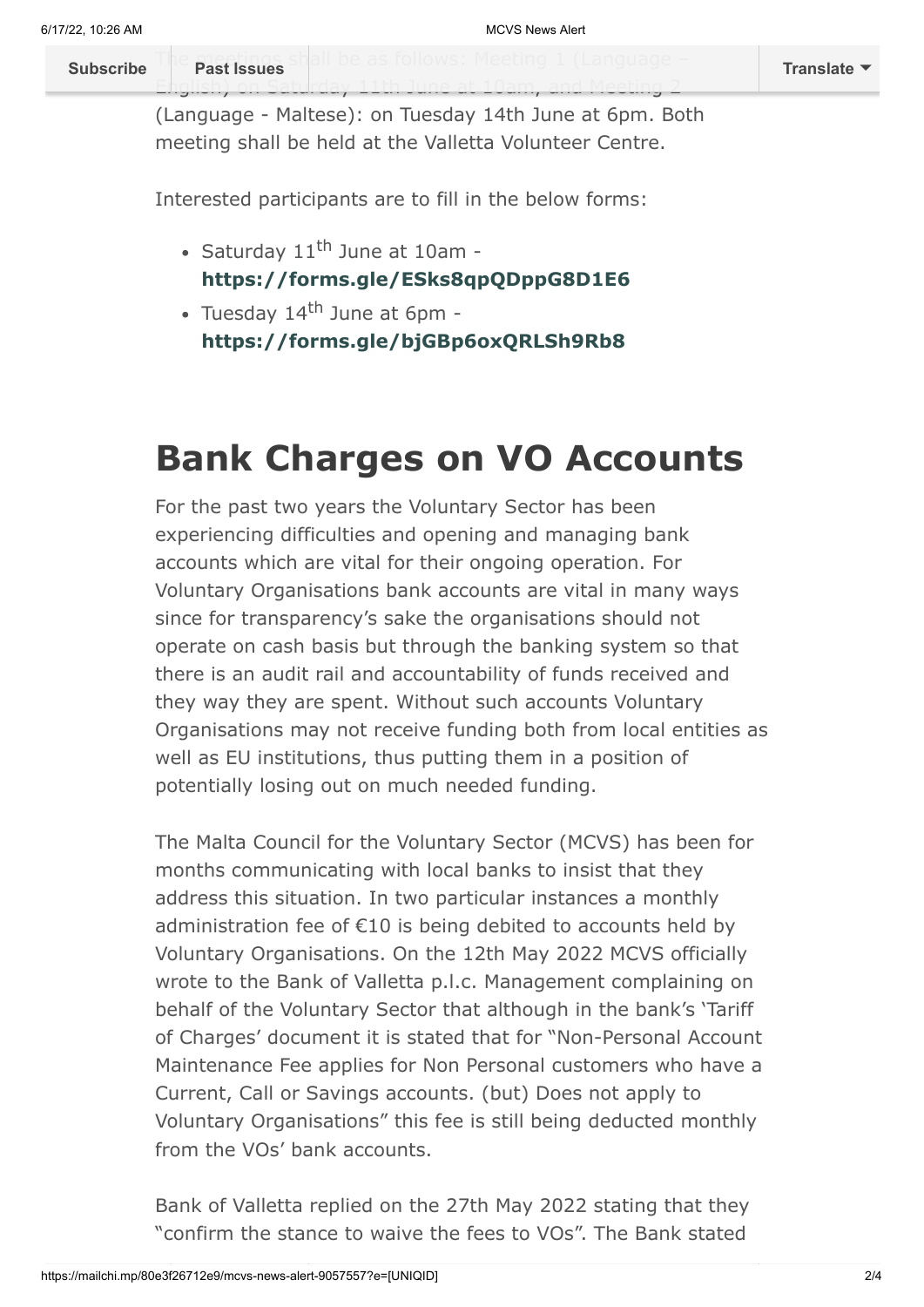t[hat the fees are](https://us14.campaign-archive.com/home/?u=683cbfbd88de4de43adbf2d29&id=2f83d2c47d) being automatically generated' because in **[Subscribe](http://eepurl.com/h2Pv5b) Past Issues [Translate](javascript:;)**

some instances they do not have the VO Certificate in their

records, which is somehow ironic when VOs are required to proof that they are an enrolled VO with the Commissioner for VOs for such Bank to open a bank account. Still we believe that this is a move in the right direction and we are pleased that the Bank shall act on this.

For this reason, we are urging Voluntary Organisations who have accounts open with the Bank of Valletta and are being debited the monthly administration fee to present a copy of the Certificate of Enrolment with the Commissioner for VOs to the BoV Branch so that such fee is waived.

MCVS, together with the Commissioner for VOs shall keep monitoring the issue closely and ask VOs to keep MCVS informed on the matter so we may continue to be of assistance to the Sector.

# **MCVS Supporting VOs in Gozo**

For the past years the Malta Council for the Voluntary Sector has been supporting VOs based in Gozo in the best possible way, from organising information meetings, training and open days in Gozo to making both applications and meetings one-to-one possible online.

In the past year MCVS has signed the first Memorandum of Understading with the Ministry for Gozo for the management of the Xewkija Volunteer Centre. The scope of this MoU is to see an improvement in the facilities offerded, accessibility and booking and other services.

At present the Volunteer Centre has one Board Room, taking up to six/eight persons and one meeting/training Hall taking approximately thirty persons. Both these rooms are provided with appropriate monitors with HDMI connection. Just like the other Volunteer Centres in operation in Malta we have set up an online booking system where either the board room or the hall are to be pre-booked so that there is not clash in use. The